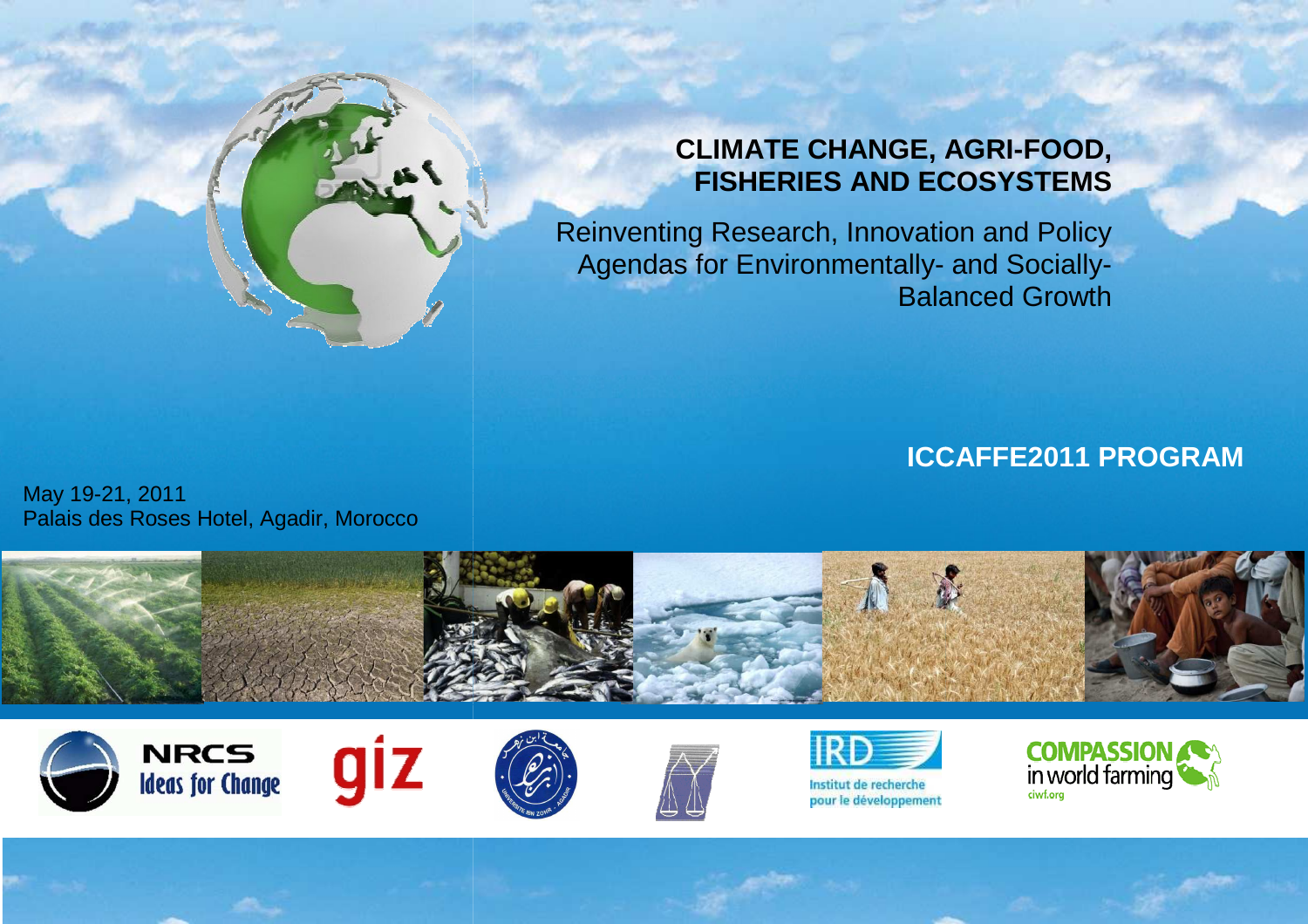# **PROGRAM OVERVIEW**

#### **WEDNESDAY**

17h00-22h00: On-site Registration (Al Moggar hotel)

# **THURSDAY, MAY 19 | JEUDI 19 MAI**

8h00-9h00: On-site Registration (Palais des Roses Hotel) 9h00-9h45: Opening Ceremony 9h45-10h10: Coffee break and refreshments 10h15- 11h40: Opening Plenary Session I 11h45-13h00: Three Concurrent Panels 13h00-14h30: Lunch (invitation)

14h30-16h00: Plenary Session II 16h00-16h30: Coffee break and refreshments 16h00-16h30: Poster session I 16h35-17h35: Three Concurrent Tracks 17h40-18h40: Three Concurrent Tracks

#### **FRIDAY, MAY 20 | VENDREDI 20 MAI**

9h00-10h30: Plenary Session III 10h30-11h00: Coffee break and refreshments 10h30-11h00: Poster session II 11h00-12h00: Three Concurrent Tracks 12h00-13h00: Three Concurrent Tracks 13h15-14h30: Lunch (invitation) 14h30-16h00: Plenary Session IV 16h00-16h30: Coffee break and refreshments 16h00-16h30: Poster session III 16h35-17h35: Three Concurrent Tracks 17h40-18h40: Three Concurrent Tracks

#### **SATURDAY, MAY 21 | SAMEDI 21 MAI**

9h00-10h30: Plenary Session V 10h30-11h00: Coffee break and refreshments 11h00-12h30: Restitution Roundtable 13h00-14h30: Lunch (invitation)

14h30-16h00: Concluding Sessions Synthesis Report and Recommendations Launching of the Forum Project 20h00-0:00: Diner (Invitation)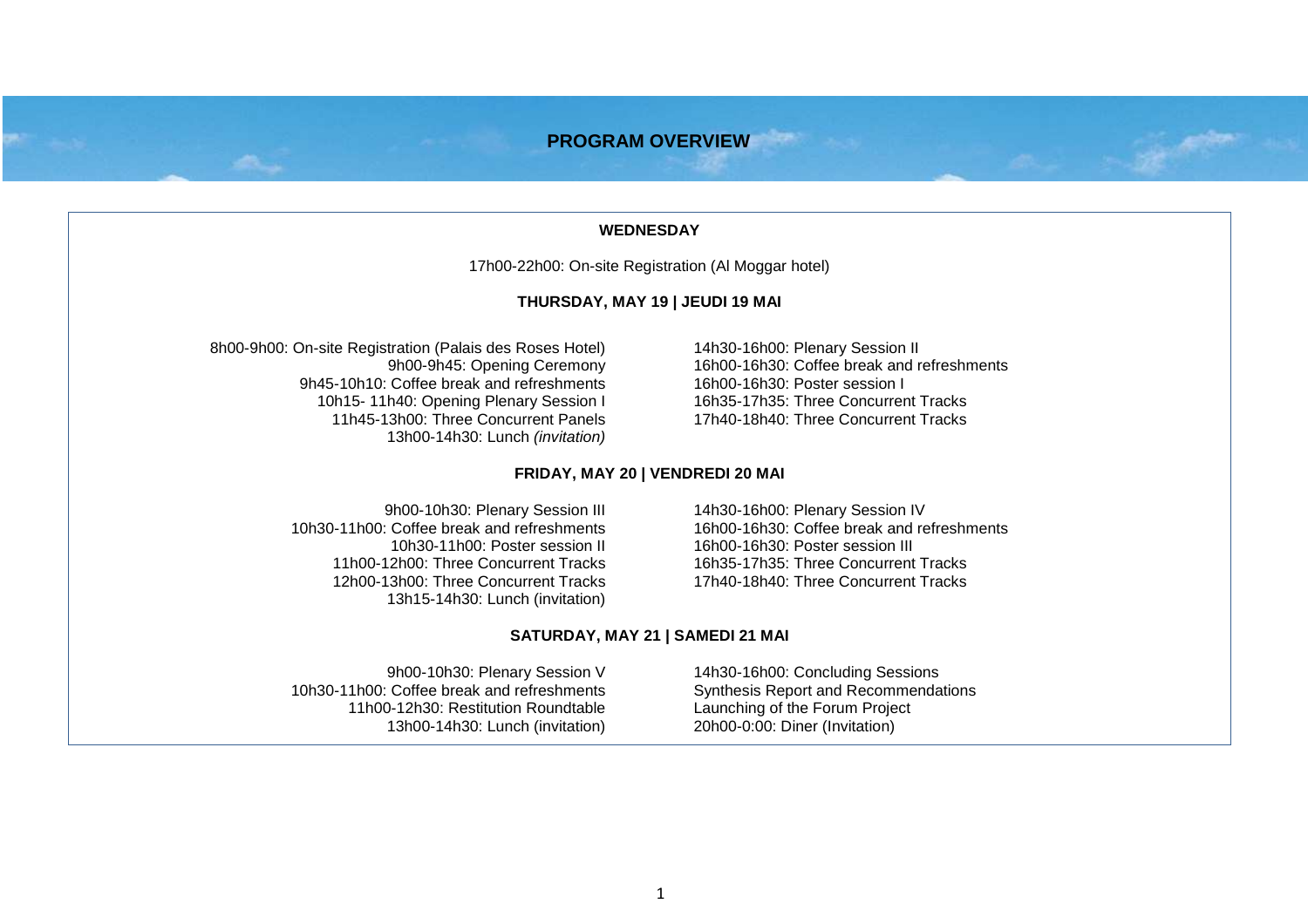## **9h00-9h45: OPENING CEREMONY**

Omar HALLI, President of Ibn Zohr University

Brahim El Hafidi, President of the Region of Agadir Souss Massa

El Houcine Aboudrar, Dean of the Faculty of Law, Economics and Social Sciences of Agadir

Martin Tampe, GIZ Senior Expert in Morocco

Benoit Lootvoet, Institute of Research for Development (IRD) Representative in Morocco

Joyce D'Silva, Director of Public Affairs, Compassion in World Farming, United Kingdom

Mohamed Behnassi, ICCAFFE2011 Chair

# **9H45-10H10: COFFEE BREAK AND REFRESHMENTS**

# **10H15- 11H40: OPENING PLENARY SESSION I**

CHAIR: Julia G. Ganson (Maxwell School of Citizenship & Public Affairs, Syracuse University, USA)

Climate Change Compounding Risks in North Africa Imed Drine (United Nations University, World Institute for Development Economics Research, Finland)

Simulation of Carbon Consumption by Biological Models

 Olaf Pollmann, Nelli Pollmann, Szilárd Podruzsik, Leon van Rensburg (School of Environmental Science and Development, North-West University, Potchefstroom Campus-PUK, South-Africa)

Les aires marines protégées, entre politiques publiques de conservation/valorisation de la biodiversité et politiques publiques de résistance aux risques du changement climatique ?

Florence Galletti, Christian Chaboud (Institut de Recherche pour le Développement-IRD, France)

**SIMULTANEOUS PANELS** 11h45-13h00

#### **Panel I** (simultaneous)

MODERATION: Martin Tampe (GIZ Senior Expert in Morocco)

Climate Change: Impact of Devastation of Floods on Food Security in Khyber Pakhtunkhwa, Pakistan Farhatullah, Iftikhar Ali (KPK Agricultural University Peshawar, Pakistan)

Water for Life and Livelihoods: Is Bangladesh's Shrimp Industry Sustainable? Nazia Habib-Mintz (University of Cambridge, UK)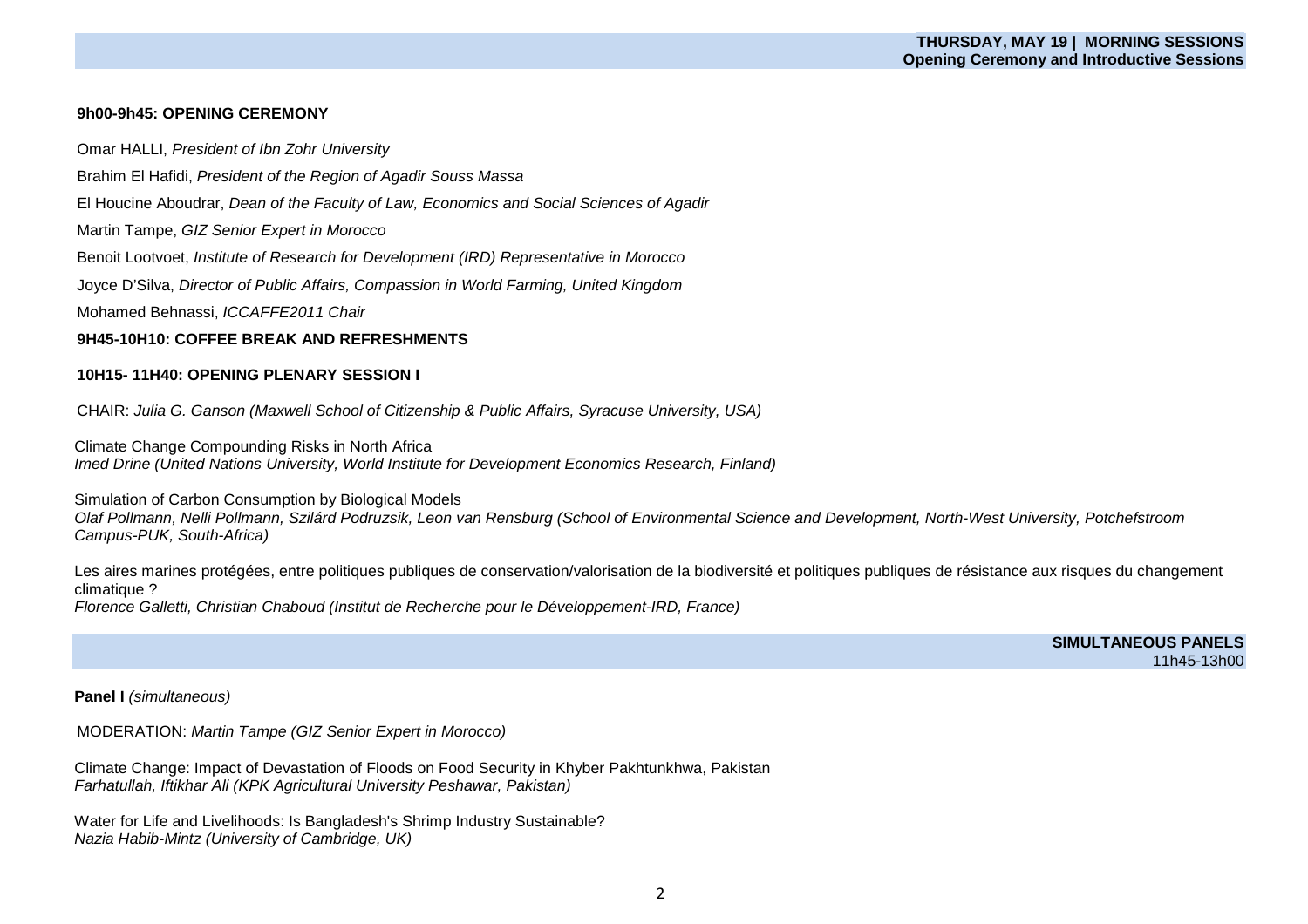Linking Agriculture and Food Security in the City: Evidence from Southwest Nigeria Akintayo Oluremi, Oyewole Babatunde (Institute of Agricultural Research and Training, Nigeria)

**Panel II** (Simultaneous)

MODÉRATION: Yann Tanguy (Ex-Président de l'Université de Nantes, France)

Agricultures et pratiques sociales : L'enjeu des compétences dans l'engagement du bien commun Stoessel-Ritz Josiane (Université de Haute-Alsace, GSPE, France)

Les enjeux de la politique macroéconomique pour un développement durable dans le secteur d'agriculture : Le cas de la Bulgarie Vania Ivanova, Ekaterina Sotirova (Université de l'Économie Nationale et Mondiale, Sofia, Bulgarie)

Changement climatique et agriculture de conservation : Barrières à l'adoption et opportunités offertes par le Plan Maroc Vert Fadlaoui, A., Mrabet, R., Essahat, A. (Institut National de la Recherche Agronomique-INRA, Maroc)

Intégration de l'agriculture productive dans le développement urbain de la future mégapole casablancaise Fouad Amraoui, Fettouma Benabdenbi (Faculté des Sciences Ain Chock. Casablanca, Maroc)

**Panel III** *(Simultaneous)* 

MODERATION: Olaf Pollmann (School of Environmental Science and Development, South-Africa)

The Social Challenge in Small Business Environmental Management Regulation and Innovation Paul Lock, Catherine Baudains (Murdoch University, Western, Australia)

Caribbean Water Monitor - Small island states, water resources and climate change Marcus Hoffmann, Manfred Thüring, Massimiliano Cannata, Alessio Spataro, Milan Antonovic, Monia Molinari (Institute for Earth Sciences, University of Applied Sciences of Southern, Switzerland)

Changing Climate Alter the Competitive Ability and Spectrum of Weeds Muhammad Azim Khan (KPK Agricultural University Peshawar, Pakistan)

# **13h00-14h30: Lunch for Registered Delegates | Déjeuner pour les participants inscrits (invitation)**

**THURSDAY, MAY 19 | AFTERNOON SESSIONS Climate Change within the Perspective of Terrestrial, Agricultural and Marine Ecosystems: Research and Political Innovations?** 

# **14H30-16H00: PLENARY SESSION II**

CHAIR : Florence Galletti (Institut de Recherche pour le Développement-IRD, France)

Changements climatiques et Biodiversité marine : Contribution à l'étude de la biodiversité marine des fonds marins de la baie d'Agadir,à travers l'étude de trois groupes zoologiques susceptibles d'être utilisés dans l'évaluation des changements climatiques sur les écosystèmes marins Moukrim Abdellatif, Izza Badiâa, Tamousti Naoufal, Abou Oualid Jawad (Laboratoire de Recherche Écosystèmes Aquatiques : Milieu Marin et Continental, Faculté des Sciences, Université Ibn Zohr, Maroc)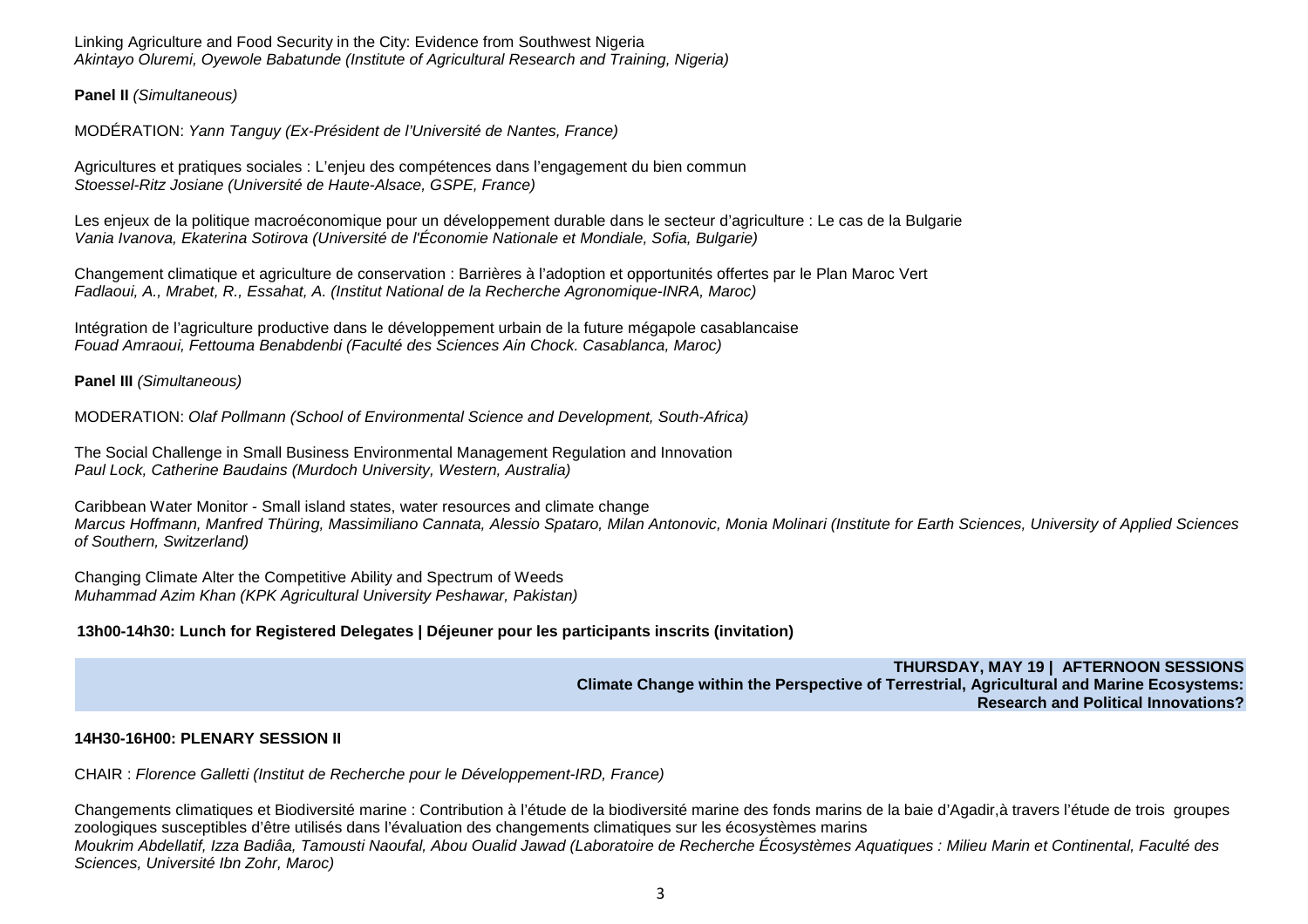Les Aires Marines Protégées comme outil de gestion des pêcheries : Exemple du projet ANR AMPHORE Lae Raymond, Boncoeur Jean, Bonnin Marie, Ecoutin Jean Marc, Tito De Morais Luis, Weigel Jean yves (Institut de Recherche pour le Développement, UMR CNRS/IRD/UBO LEMAR, France)

Dynamiques des écosystèmes forestiers en relation avec la pression anthropique et le changement climatique. Le cadre montagneux de Kroumirie (Nord-ouest de la Tunisie) Mohamed Hamdi, Amor Mlaouhi, Guy Lemperier (GEOPHEN LETG-UMR 6554 CNRS, Université de Caen Basse-Normandie, France)

# **16H00-16H30: COFFEE BREAK AND REFRESHMENTS**

# **POSTER SESSION I Vulnerability to Climate Change of Eco-Socio-Economic Systems** May 19, 16h00-16h30

Étude préliminaire pour l'évaluation de la vulnérabilité pour l'adaptation aux changements climatiques au Maroc : Cas Agadir Idaoutanane Kholoud Kahime, Moukrim A., Messouli M. (Faculté des Sciences d'Agadir, Maroc)

Threats to sea turtles and preliminary on their nesting and foraging areas in Senegal Dossa Justine, ManjulaTiwari, Mustapha Aksissou (Department of Biology, Faculty of Science, University of Tetouan, Morocco)

Combining traditional and innovative methods in studying Arctic pelagic ecosystem changesBlachowiak-Samolyk K, Trudnowska E, Sagan S., Boehnke R, Darecki M, Wichorowski M. (Institute of Oceanology of Polish Academy of Sciences, Poland)

Les bactéries productrices de polysaccharides pour améliorer le statut hydrique du sol rhizosphérique Kaci Yahia, Selmani Z., Boukhelata N. (Équipe de Biologie des Sols/LBPO/FSB/USTHB, Algérie)

Diminution des tailles des espèces de sélaciens en Afrique de l'Ouest, un signe tangible de la dégradation des populations : un diagnostic d'évolution à longue terme à partir de dix années de suivi au Parc National du Banc d'Arguin en Mauritanie Diop Mika Samba, Didier Jouffre, Justine Dossa (Fondation Internationale du Banc d'Arguin-FIBA, Sénégal)

La mise en défens : moyen de conserver la diversité floristique dans les steppes algériennes cas de la Wilaya de Saida Bouchikh Yamina, Terras Mohamed (Département de biologie, Université Moulay Taher de Saida, Algérie)

> **16h35-17h35: CONCURRENT SESSIONS**

#### **Blue Track IV**

MODERATION: Charlotte de Fontaubert (Experte, Banque Mondiale, France)

Livelihoods of Coastal Communities in Marine Protected Areas: A Case Study of Mnazi Bay-Ruvuma Estuary Marine Park, Tanzania Mwita M. Mangora, Mwanahija S. Shalli, Daudi J. Msangameno (Institute of Marine Sciences, University of Dar es Salaam, Tanzania)

Introducing Ecosystem-Based Fisheries Management (EBFM) to Secure the Vulnerable Fisheries of Central Java Province-Indonesia under the Uncertainty of Climate Change

Indah Susilowati, Jusup Suprijanto, Efriyani Sumastuti, Widodo Sulistya (Faculty of Economics-Diponegoro University-UNDIP, Indonesia)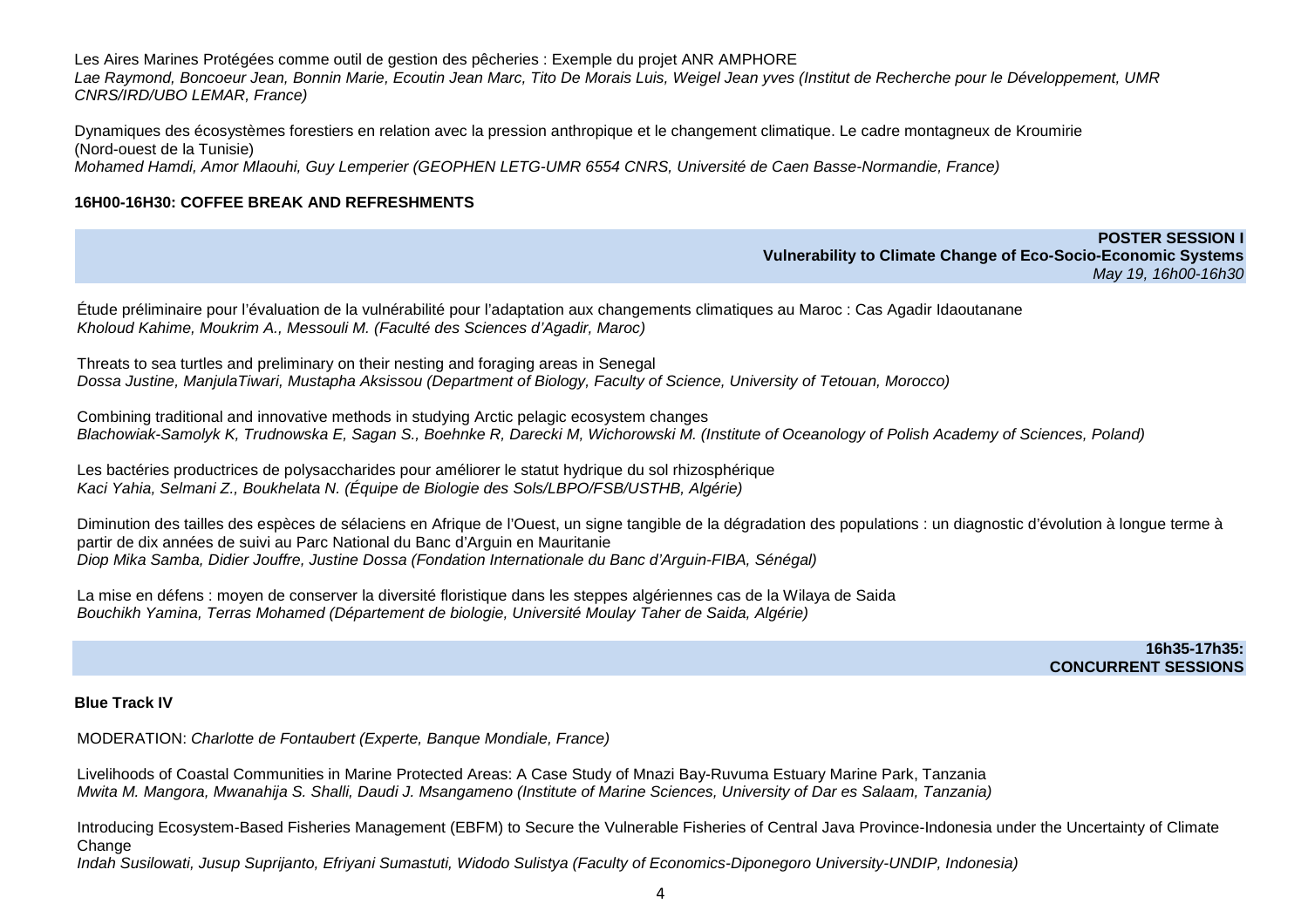Importance of Fisheries and Aquaculture on Socioeconomic Development of Nigeria: What Role is Climate Change Playing? Obayelu, Abiodun Elijah (Department of Agricultural Economics and Farm Management, University of Agriculture Abeokuta, Ogun State, Nigeria)

The Threats of Climate Change: Implication for Food Crisis in Sub-Sahara Africa Olubunmi Lawrence Balogun, Suliamon Adesina Yusuf (Department of Agricultural Economics, University of Ibadan, Nigeria)

## **Yellow Track V**

MODERATION: Halima Ouamouch (Faculty of Art and Humanities-Ain Chock of Casablanca, Morocco)

Agroforestry Systems in Morocco: The Case of Olive Tree and Annual Crops Association to Enhance Land Profitability Daoui Khalid, Fatemi Zain El Abidine (Institut National de la Recherche Agronomique, Morocco)

Changement climatique dans la Région DIANA Harisoa Nenana Tsiory Andriamahefa, Euphrasie Razafindravoniarisoa (Consultante, Madagascar)

The Importance of non Wood Forest Products for Rural Livelihood Taisser H. Hassan. Deafalla, Mustafa M. El Abbas (Faculty of Forestry, University of Khartoum, Sudan)

Sustainable Valorization of Traditional Agriculture in Morocco: Local Redistribution of the Added Value Salma Daoud (Université Ibn Zohr, Faculté des Sciences, Morocco)

# **Green Track VI**

MODÉRATION : Samira Idllalene (Université Cadi-Ayad, Maroc)

Les services écosystémiques : Émergence de nouveaux paradigmes dans l'économie des écosystèmes Bonnin M., Méral P., Hrabansky M., Pesche D. (Institut de Recherche pour le Développement-IRD, France)

Les paiements pour services environnementaux, une nouvelle forme d'équité environnementale pour les agriculteurs ? Réflexions juridiques Alexandra Langlais (CNRS, Faculté de droit et de science politique de l'université de Rennes 1, France)

The Economics of Ecosystems: An Integrated Institutional Approach

 Dirk Röttgers, Anna Segerstedt, Till Stellmacher, Etti Winter, Ulrike Grote (Institute for Environmental Economics and World Trade, Leibniz University of Hannover, Germany)

Intégration des facteurs agro-pédologiques dans un Système d'Information Géographique pour le diagnostic des sols dégradés du bassin versant de l'Oued Mina – Wilaya de Relizane – (Algérie) Baghdadi Djilali, Chouieb Mohamed, Aïbout Farid, Benaradj Abdelkrim, Hartani Ahmed (National Institute of Forest Research-INRF, Algérie)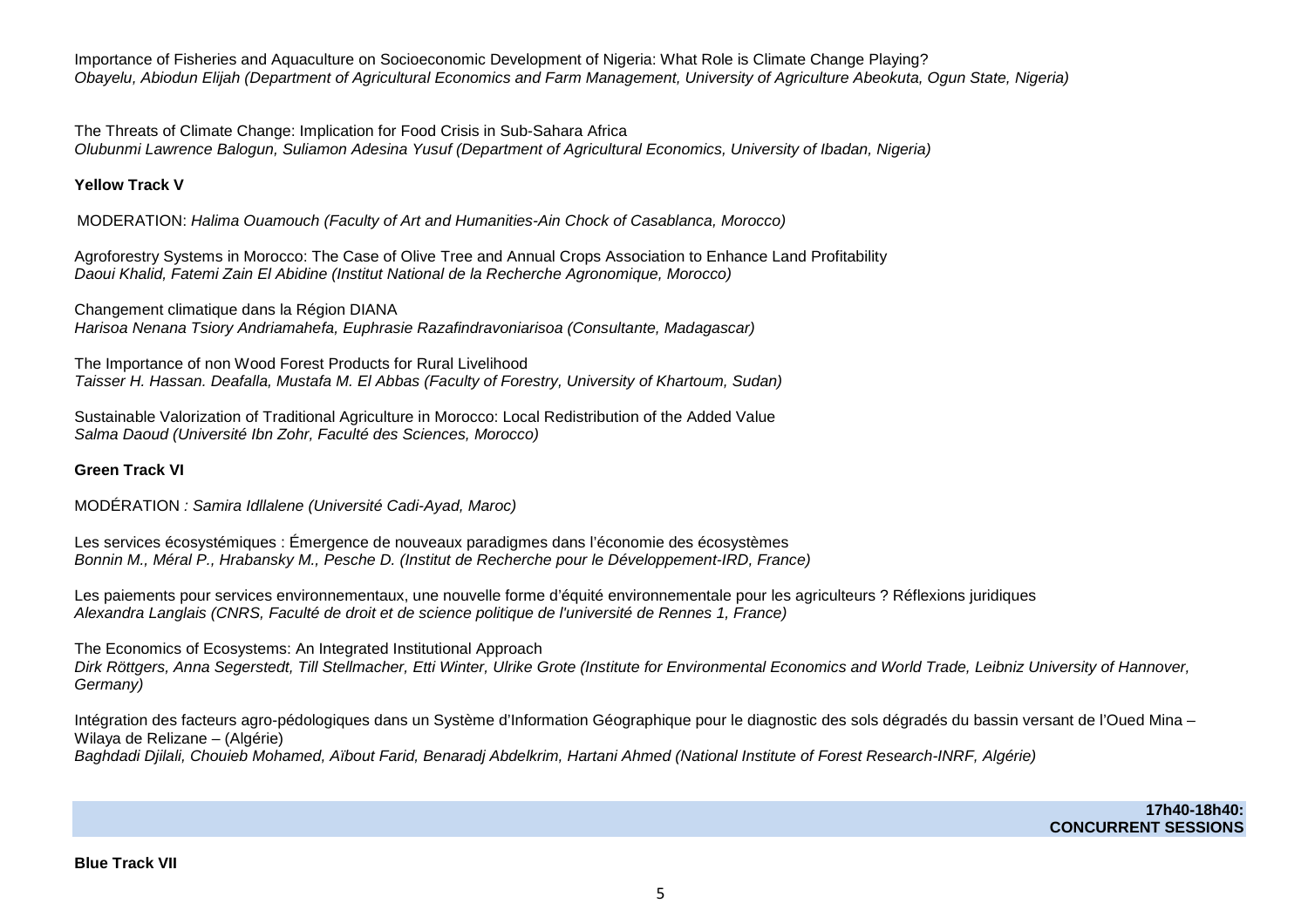# MODÉRATION: Lae Raymond (Institut de Recherche pour le Développement, France)

Les Aires Marines Protégées coralliennes face au changement climatique : de la résilience écosystémique à la résilience des territoires Gilbert David, Pascale Chabanet, Erwann Lagabrielle, Jean Pascal Quod, Aurélie Thomassin (Institut de Recherche pour le Développement-IRD, UMR 128 Espace-Dev /Géomer, France)

Les Aires Marines protégées face au défi des changements climatiques et la conservation de la biodiversité en Afrique de l'Ouest Mallé Diagana, Hawa Sow (CBD Project Leader (WWF WAMER), Africa Policy Coordinator - Climate change-WWF International, Sénégal)

Les Aires Marines Protégées, un outil global approprié localement ? Le cas du Parc National d'El Kala (Algérie) Dahou Tarik, Chakour Said, Chebira Boualem (UMR 208 Patrimoines locaux (IRD/MNHN), IRD, France)

Les ïles Kuriat entre les dynamiques locales et les enjeux de conservation Racha Sallemi (Faculté des Sciences Humaines et Sociales de Tunis, Tunisie)

Pathologie et cycle de reproduction de la moule Mytilus galloprovincialis au niveau de la côte de Moulay Bousselham Sanaa Bhaby, Ahmed Errhif, Oum Kelthoum Belhsen (Laboratoire d'Écologie aquatique et environnement, Université Hassan II, Casablanca, Maroc)

## **Yellow Track VIII**

MODERATION: Mohamed Boudjelal (GlaxoSmithKline, Medicines Research Centre, UK)

The Possibility of Increasing Small Pelagic Fish Yields in Morocco Daniel P. Harrison (Ocean Nourishment Foundation, Australia)

Stock assessment of Bogue, Boopsboops from the Egyptian Mediterranean Waters Sahar Fahmy Mehanna (National Institute of Oceanography and Fisheries, Egypt)

Sacred Mangrove Forests: Who Bears the Pride? Mwita M. Mangora, Mwanahija S. Shalli (Institute of Marine Sciences, University of Dar es Salaam, Tanzania)

Silybum Marianum and Parthenium Hysterophorus: Threat to Biodiversity and Crop Production in North-West Pakistan Khan Bahadar Marwat (KPK Agricultural University Peshawar, Pakistan)

# **Green Track IX**

MODERATION: Stoessel-Ritz Josiane (Université de Haute-Alsace, GSPE, France)

La transhumance et la biodiversité dans le Sud-Est marocain Rahmouni Farid, Laaouane Mohamed (Laboratoire d'Analyses Géo-Environnementales et d'Aménagements-LAGEA, Faculté des Lettres Sais Fès, Maroc)

La dynamique de la végétation méditerranéenne soumise au contexte climatique aride et ses conséquences sur la diversité floristique. Cas des steppes arides tunisiennes

Ali Hanafi (UR Biogéographie –Climatologie Appliquée – Dynamique Érosive, Faculté des Lettres, des Arts et des Humanités de la Mannouba, Tunisie)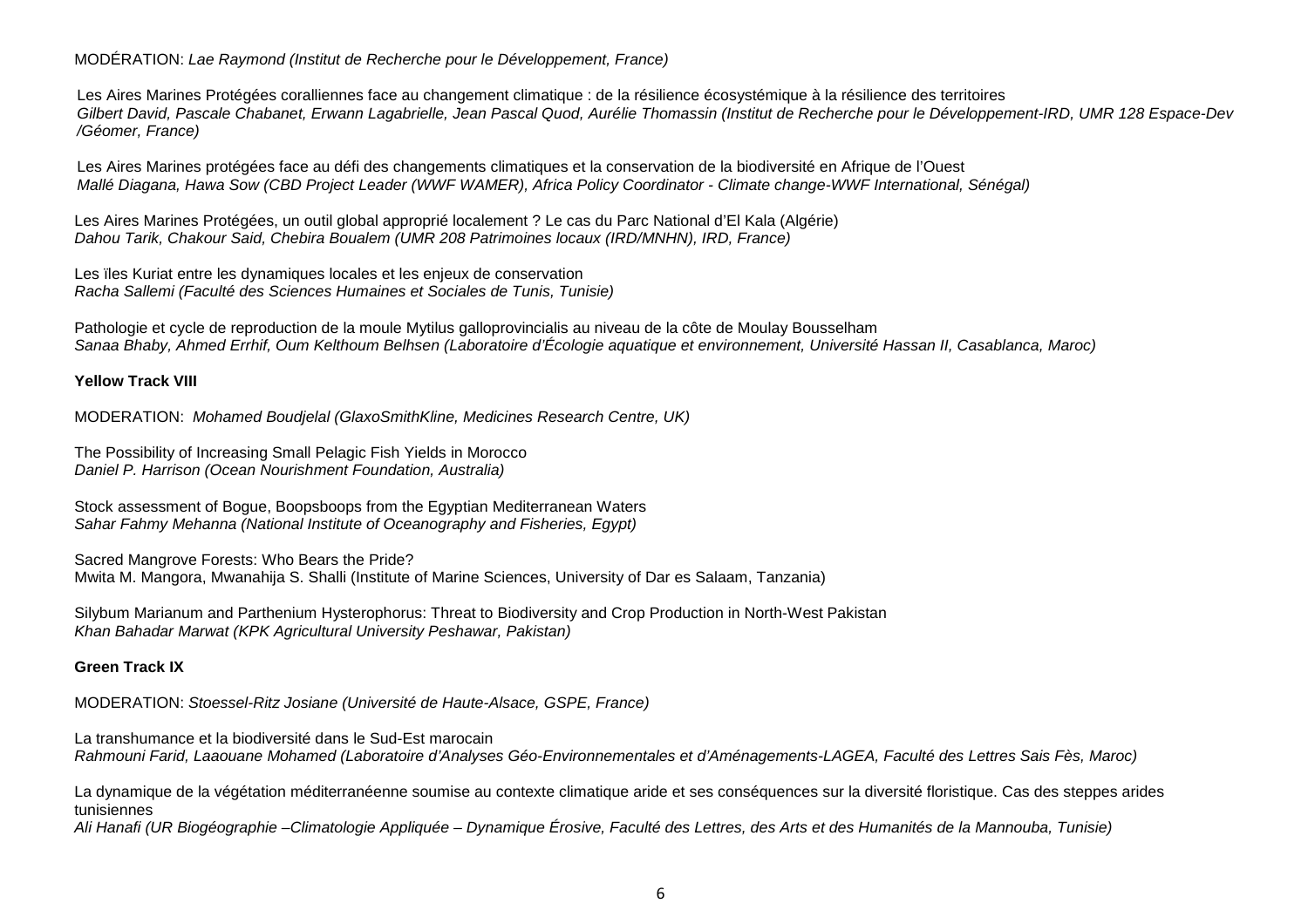Les effets de la marchandisation de l'arganier sur la biodiversité locale

 Larbi Aziz, Mohammed Boussaid, Marc Mormont, Khalil Allali, Jihane Bejbouji (École Nationale d'Agriculture de Meknès, DREG Marrakech, GIZ, Maroc et Université de Liège, Belgique)

Rôle de la société civile dans la préservation des écosystèmes: Cas du RARBA pour préserver l'Arganeraie Ahjam Abdellah, Ahmed Achour (Réseau des Associations de la Réserve de Biosphére Arganeraie-RARBA, Maroc)

> **FRIDAY MAY 20 | MORNING SESSIONS Climate Change, Food Security and Responsible Consumption and Production**

# **9H00-10H30: PLENARY SESSION III**

CHAIR: Imed Drine (United Nations University, World Institute for Development Economics Research, Finland)

The Meat Crisis: Ethical Farming, Healthy Food and a Sustainable Future Joyce D'Silva (Director of Public Affairs, Compassion in World Farming, United Kingdom)

Linking Biosaline Agriculture to Food Security in the Gulf States Shabbir A. Shahid, Faisal K. Taha (International Center for Biosaline Agriculture, United Arab Emirates)

Irrational Land Use, Food Security, Doha Negotiations, and Neo-Colonialism Jian-Ming Zhou (Institute of Agronomy for the Overseas-IAO, Ministry of Foreign Affairs, Italy)

# **10H30-11H00 COFFEE BREAK AND REFRESHMENTS**

**POSTER SESSION II Climate Change and Food Security** May 20, 10h30-11h00

Food Sovereignty and Consumers' Patriotism in Hungary Peter Levai, Arpad Ferencz, Marta Notari, Melinda Czegledi (College of Kecskemet, Hungary)

Consumer Survey on a Countermeasure against Climate Change and Food Safety in Korea Eun-Young Lee, Sun-Duk Cho, EunJeong Kim, Hwa Jung Lee, Dong-Sul Kim, Myung-Sub Chung, Gun-Hee Kim (Director of Strategic Planning Office, Consumers, Korea)

Attitudes to Low Carbon and Green Food in Korea Food Industry - Focus on the specialist group related to food Kim Wu-Seon, Myung-Sub Chung, Yong-Soo Kim, Hwa-Jung Lee, Dong-Sul Kim (Korea Health Industry Development Institute, Korea)

Raising Recognition to Public on Climate Change Adaptation of Food Safety Sun-Duk Cho, EunJeong Kim, Hwa Jung Lee, Dong-Sul Kim, Myung-Sub Chung, Gun-Hee Kim (Department of Food & Nutrition, Duksung Women's University, Seoul, Korea)

ColostralIgG as Affected by Nutritional Status for Border Licester Merino Ewes Deliver In Kuwait Tareq AL-Sabbagh (Food Resources Division, Kuwait Institute for Scientific Research, Kuwait)

Test of in vitro antagonism of some strains of Paenibacilluspolymyxa towards strain of Fusariummoniliforme agent of the fusariose of the durum wheat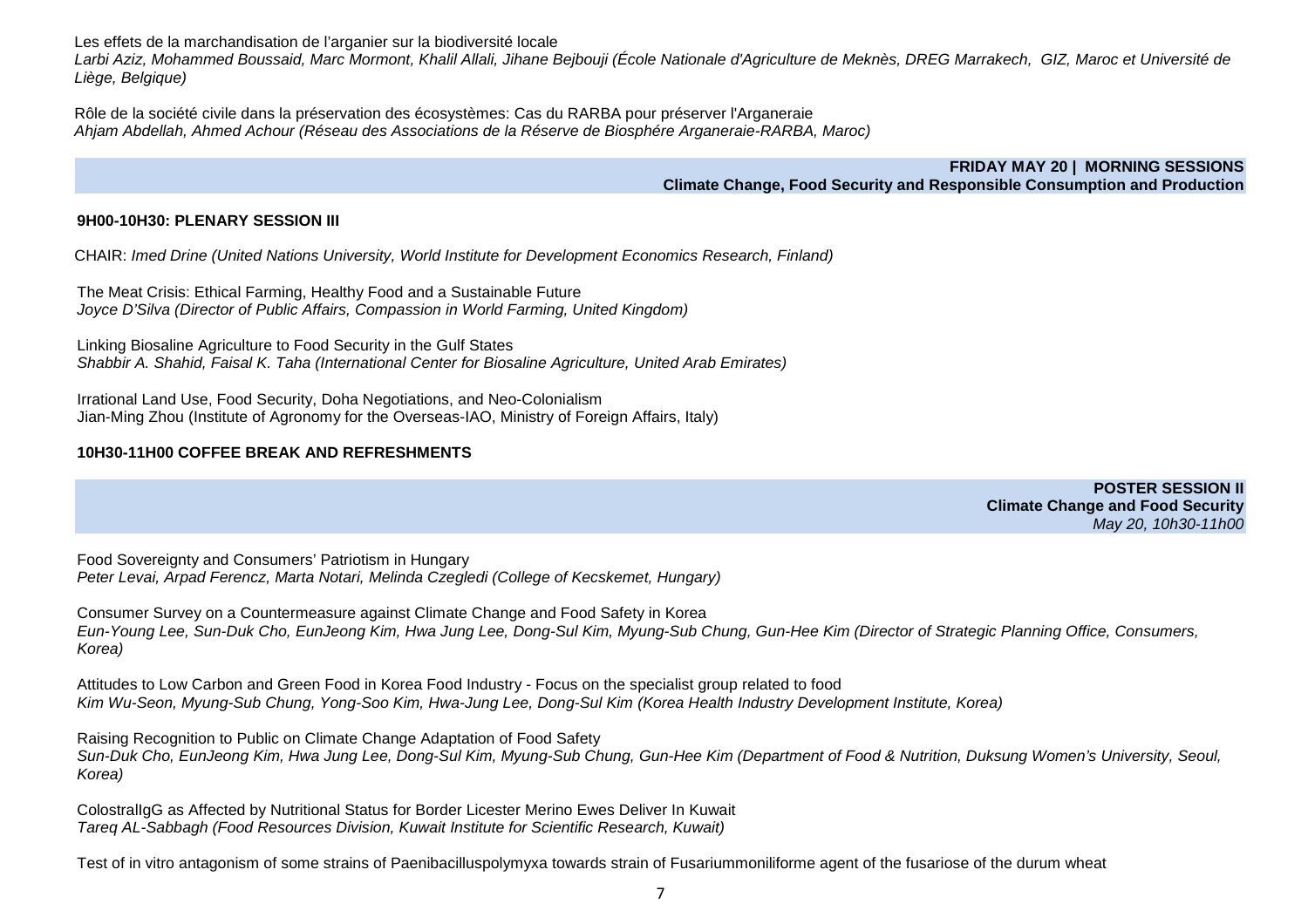Athmani Guemouri Souad (Laboratoire de Biologie et Physiologie des Organismes, Faculté des Sciences Biologiques d'Alger, Algérie)

Determination of Residus Pesticide in Olive Oil Garoiaz Hasnae, Berrabah Mohamed, Zouaoui Ahmed, Zerouali Hassane (Faculté des Sciences, Université Mohammed Premier Oujda, Maroc)

Soil amendment with the Super Absorbent Polymer (SAP) hydrogel STOCKOSORB® in forestry, horticulture and agriculture as an effective an economic viable response to climate change and water scarcity problems Tommaso Del Giudice (Evonik Stockhausen GmbH, Germany)

La sélection de variétés de haricot adaptées au stress salin : une voie participative pour une agriculture durable Bouchikh Yamina, Belkhodja Moulay (Laboratoire de physiologie végétale, université d'Oran, Algérie)

Dynamique d'un paysage forestier : Une entrée spatio-temporelle. Cas des écosystèmes forestiers d'Ain Snoussi dans le nord-ouest de la Tunisie MLAOUHI Amor, HAMDI Mohamed, LEMPERIER Guy (GEOPHEN LETG-UMR 6554 CNRS, Université de Caen Basse-Normandie, France)

> **11h00-12h00: CONCURRENT SESSIONS**

#### **Blue Track X**

MODERATION: Shabbir A. Shahid, Faisal K. Taha (International Center for Biosaline Agriculture, United Arab Emirates)

Economic Impacts of Climate Change on Agriculture and Implications for Food Security in Zimbabwe Charles Nhemachen, Reneth Mano, James Chakwizira (CSIR, Built Environment, South Africa)

Oil Palm Expansion: Competing Claim of Lands for Food, Biofuels, and Conservation Ari Susanti, Paul Burgers (Department of Human Geography, Faculty of Geo-Science, Utrecht University, Netherlands)

Farmers' Attitude towards the Use of Different Irrigation Methods in Tabuk Region of the Kingdom of Saudi Arabia Abdullah Awad al-Zaidi, Elhaj Ahmed al-Haj and Mohammed bin Abdullah Al-Juhani (King Saud University, Riyadh, Kingdom of Saudi Arabia)

Land Suitability for Development of Jatropha (Jatrophacurcas L.) in Indonesia Anny Mulyani (Indonesian Centre for Agricultural Land Resources Research and Development, Ministry of Agriculture, Indonesia)

# **Yellow Track XI**

MODERATION: Mohamed Boussaid (Expert GIZ, Morocco)

Gestion participative durable des ressources naturelles dans un cadre de changement global : Application à la nappe souterraine de Kairouan (Tunisie) Hedia Trabelsi, Carlo Previl (Faculté des Sciences Économiques et de Gestion de Tunis, Tunisie)

La dégradation des terres et de l'eau dans le bassin versant de la Doubégué (Burkina Faso): le Moringaolifeira et le JaatrophaCurcas nouveaux végétaux miracles pour une protection environnementale et un développement humain Elodie Robert (LGPA, UMR ADES 5185, Université de Bordeaux 3, France)

Changements climatiques et évolution saisonnière des paramètres physico-chimiques dans le lac Nokoué au Bénin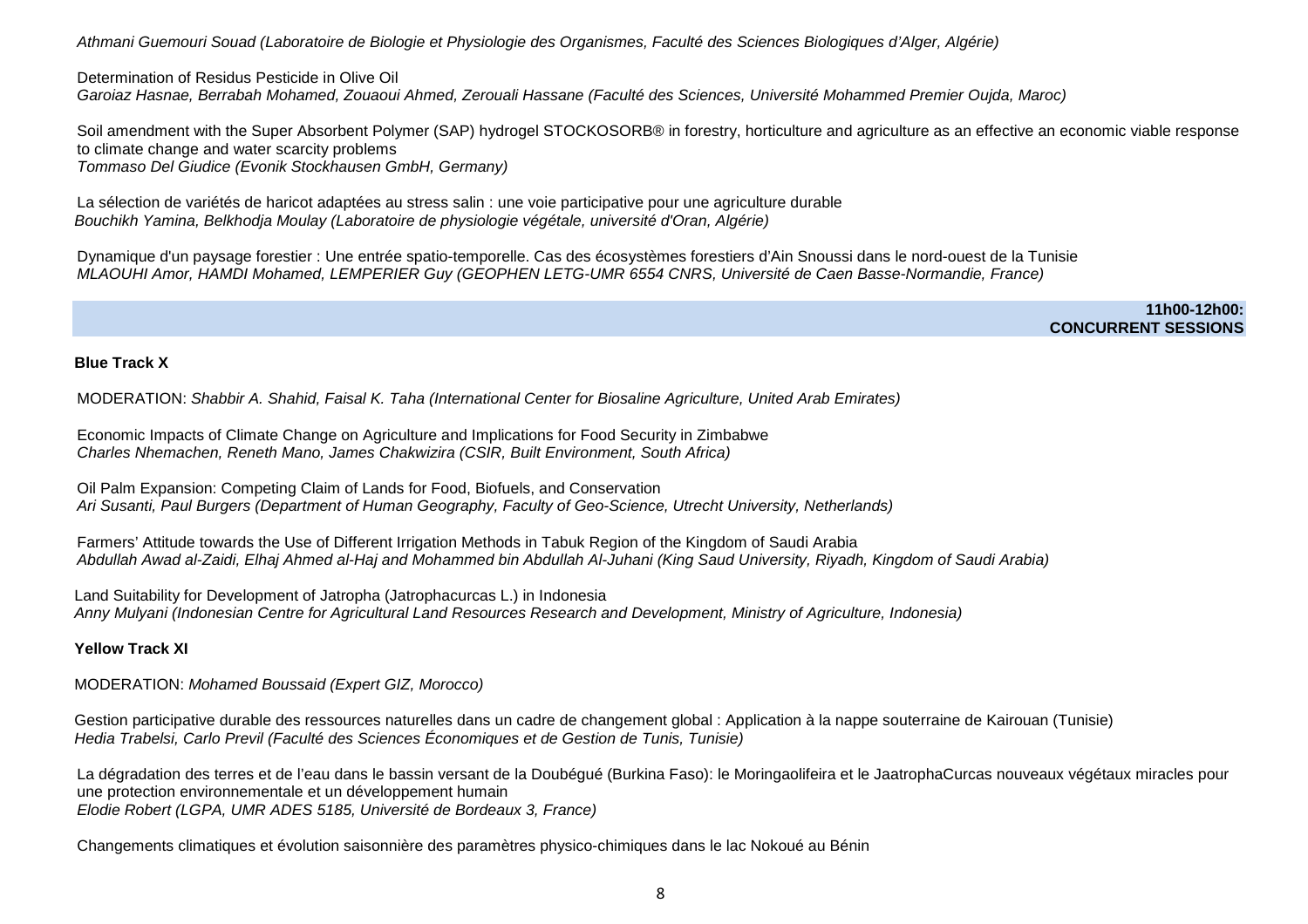Ernest Amoussou, Henri S. V. Totin, Constant Houndenou, Gil Mahe & Michel Boko (Laboratoire Pierre PAGNEY, Climat, Eau, Ecosystème et Développement (LACEEDE); Université d'Abomey-Calavi, Bénin)

Utilisation de deux modèles de bilan hydrique pour la gestion de l'irrigation de complément de la culture de blé dur dans la plaine de la Mitidja (Algérie)<br>Medidoub Sonia, Fouad Sellam (École Nationale Supérieure de l'Hydr

## **Green Track XII**

MODERATION: Mohamed Behnassi (Ibn Zohr University and NRCS, Morocco)

Interactions et échelles dans la construction de l'insécurité alimentaire au Mali Pierre Janin, Hélène Wannehain (UMR 201 "Développement et sociétés"-IEDES, Université de Paris I, IRD, France)

Le changement climatique et la sécurité alimentaire: Vulnérabilités et réponses adaptatives des populations indigènes de Lonquimay Chile Dra. Judith Gálvez, Karen Baez (Université du Chile, Chile)

Agriculture de décrue dans le département de Podor (Vallée du Sénégal): sécurité alimentaire et développement durable Coura BA, Gérard Beltrando (Université Paris-Diderot, UMR 8586-PRODIG du CNRS, France)

Changement climatique dans la Région DIANA Harisoa Nenana Tsiory Andriamahefa, Euphrasie Razafindravoniarisoa (Consultante, Madagascar)

Changement climatique et agriculture dans les Alpes françaises : Évolutions climatiques, perception des éleveurs et stratégies locales d'adaptation (vidéoconférence) Claire Sérès (Ingénieure de Recherche-Développement-Suaci Alpes du Nord - GIS Alpes-Jura St Baldoph, France)

> **12h00-13h00: CONCURRENT SESSIONS**

#### **Blue Track XIII**

MODÉRATION : Tito De Morais Luis (Institut de Recherche pour le Développement, UMR CNRS/IRD/UBO LEMAR, France)

Une base de données spatiales sur la pêche artisanale dans le Parc National du Banc d'Arguin (Mauritanie), outil au service d'une gestion durable de la ressource Révillion Christophe, Kide Amadou, Ould Yarba Lemhaba (UMR Espace-Développement, France)

Essais de reproduction en captivité du rouget de roche (Mullussurmuletus, L, 1758) au Maroc Maryam El Bakali, M. Talbaoui, A. Bendriss. K.Chebbaki (Laboratoire de Biologie Appliquée et Pathologie, Département de Biologie, Faculté des Sciences, Tétouan, Centre Spécialisé en Aquaculture. INRH. M'diq, Maroc)

La moule Perna perna bioindicatrice de pollution marine : Cas du littoral Nord-Est Algérien Belabed Bourhane Eddine, Djabri Larbi, Bensouilah Mourad (Laboratoire d'Ecobiologie des Milieux Marins et Littoraux, Faculté des Sciences, Université Badji Mokhtar d'Annaba, Algérie)

Les Requins, super prédateurs marins à la fois proies menacées : Aboutissements de six années d'efforts de leur conservation en Afrique de l'Ouest et implication sur la biodiversité marine

Sêdjro Justine Dossa, Mika Samba Diop (Fondation Internationale du Banc d'Arguin-FIBA & Commission Sous Régionale des Pêches-CSRP, Sénégal)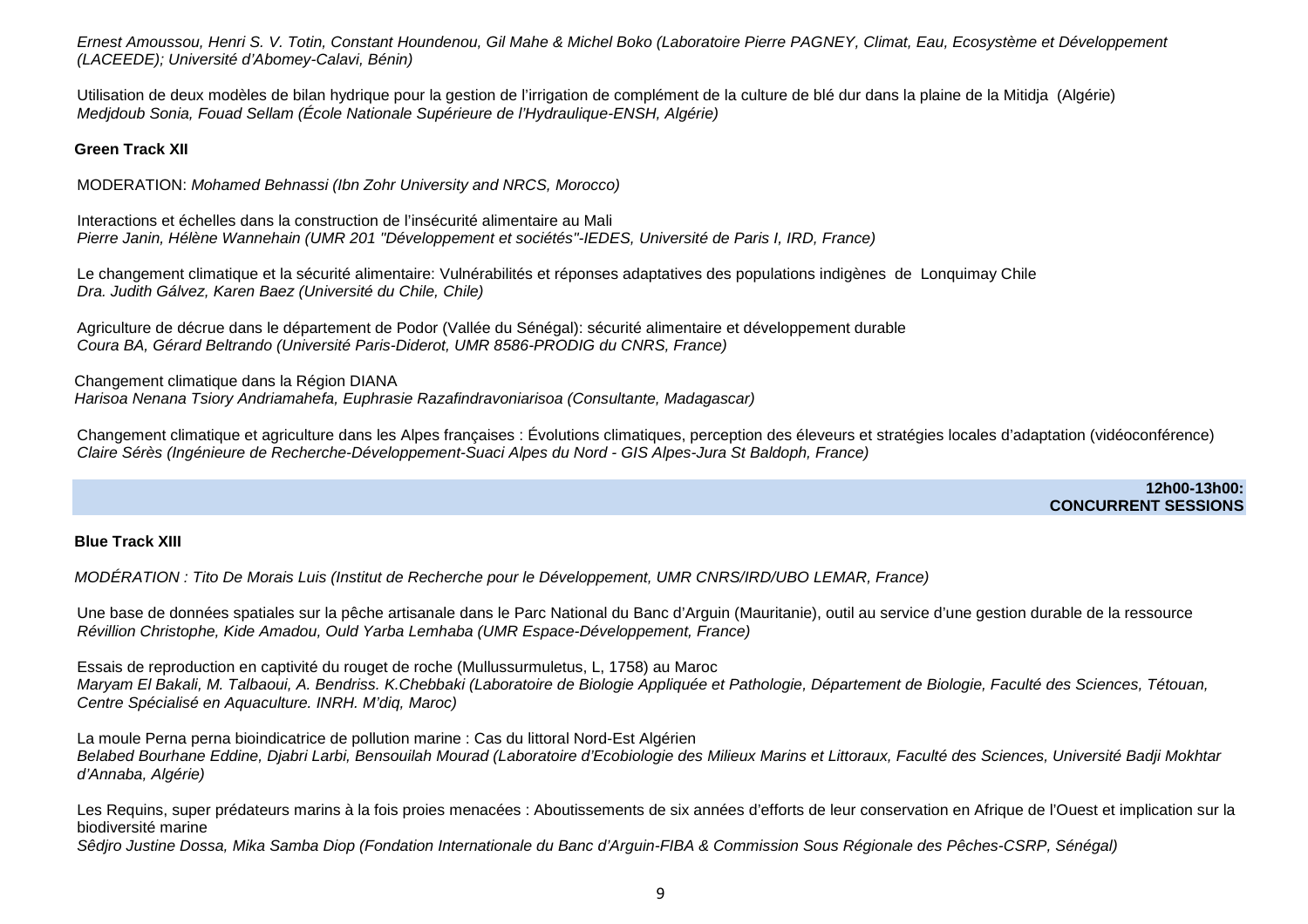Croissance, mortalités et exploitation du rouget de vase MullusbarbatusLinnaeus, 1758 de la région d'Alger (Algérie centrale)<br>Nouar Ahmed, Aissat Faiza (Laboratoire Écologie et Environnement, Faculté des Sciences Biologiqu Boumédiène, Algérie)

# **Yellow Track XIV**

MODERATION: James Chakwizira (School of Environmental Sciences, South Africa)

Environment and Sustainable Commercial Agricultural Development in Nigeria Usman Haruna, M. B. Umar (Agricultural Economics and Extension Programme, Abubakar Tafawa Balewa University, Nigeria)

India's Role in Global Climate Change Negotiations Salma Kouser (Jawaharlal Nehru University, New Delhi, India)

Towards an "Innovative" Spatial Built Environment Planning and Climate Change "Proofing" Agenda: Some Insights and Perspectives Focusing on Establishing an Appropriate Institutional Framework for the Southern African Development Community James Chakwizira, Charles Nhemachena (University of Venda, Faculty of Natural & Applied Sciences, School of Environmental Sciences, South Africa)

Climate Change Impact Assessment on Water Resources of the Gumara Watershed, Upper Blue Nile River Basin Hanibal Lemma (Agricultural Research Institute, Ethiopia)

# **Green Track XV**

MODERATION: Alexandra Sintori (Department of Agricultural Economics and Rural Development, Agricultural University of Athens, Greece)

La faune ichtyologique du Tassili (Algérie) : résultats d'une mission dans la vallée d'Iherir et perspectives d'une aquaculture saharienne Bouhadad Rachid, Moula Mokrane (Université des Sciences et Technologie Houari Boumediene (USTHB), Faculté des Sciences Biologiques, Algérie)

Croissance, exploitation et biomasses d'un poisson Centracanthidae dans la région centre de l'Algérie: Spicaramaena (Linnaeus, 1758) Harchouche Kamel (Faculté des Sciences Biologiques, Université des Sciences et de la Technologie-Houari Boumediene, Algérie)

Biologie de la reproduction de la rascasse brune scorpaenaporcus (linnaus, 1758) de la Région Centre algérienne Zakia Mokrane, Fatiha Zerouali-Khodja (Centre national de recherche et de développement de la peche et de l'aquaculture, Algérie)

Structuration des peuplements benthiques dans la zone atlantique nord marocaine de Cap Spartel (35°47' N) à la baie d'Agadir (30°26'N) Imane Tai, Hicham Maski, Ahmed Yahyaoui, Hocein Bazairi (Institut National de Recherche Halieutique-INRH, Maroc)

Régime alimentaire et interactions trophiques au sein de la communauté de fond de l'atlantique sud du Maroc Souad Abdellaoui, Hicham Masski (Laboratoire de Biologie-Écologie, Institut National de Recherche Halieutique, Maroc)

> COMPASSION IN WORLD FARMING WORKSHOP **Mitigation Options for Livestock Farming and Sustainable Diets** 12h00-13h00

CHAIR: Joyce D'Silva (Compassion in World Farming, United Kingdom)

Are We Eating the Planet?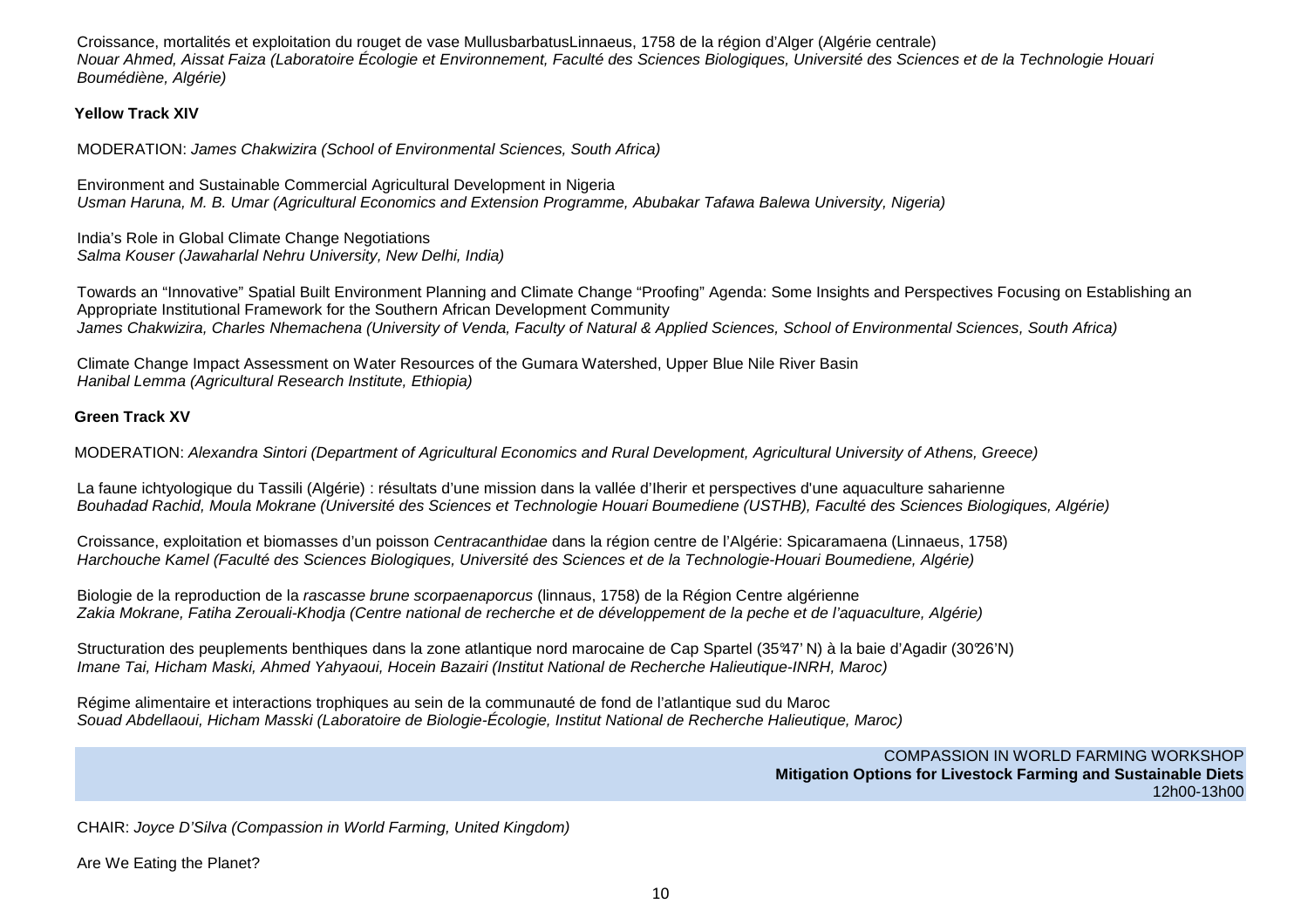Joyce D'Silva (Compassion in World Farming, United Kingdom)

Seeking dietary options for climate change mitigation

Tozie Zokufa (Compassion in World Farming, South Africa and Chair of the Pan-Africa Animal Welfare Network)

Bien-être animal et protection juridique : Vers de nouveaux modes de production ? Falaise Muriel (Université Jean Moulin Lyon 3, France)

How to Reduce the Environmental Impacts of Human Consumption (video-conference) Ceppa Clara (Politecnico di Torino, Italy)

## **13h15-14h30: Lunch for Registered Delegates | Déjeuner pour les participants inscrits (invitation)**

**FRIDAY MAY 20 | AFTERNOON SESSIONS Governance of Development within the Context of CC:Adaptation, Social, Economic and Environmental Vulnerabilities** 

#### **14H30-16H15: PLENARY SESSION IV**

CHAIR : Maher Gassab (Faculté des Sciences Économiques et de Gestion de Tunis, Tunisie)

Les décisions publiques face aux impératifs environnementaux et aux exigences du développement : l'épreuve du temps Yann Tanguy (Ex-Président de l'Université de Nantes, France)

Civic Education as a Tool for Democracy and Sustainability Julia G. Ganson (Program Manager, Executive Education Programs, Maxwell School of Citizenship & Public Affairs, Syracuse University, USA)

Quand le risque climatique réactive le face-à-face Nord/Sud Tahar Gallali, Nadhem Brahim (Faculté des Sciences de Tunis. Université de Tunis El Manar, Tunisie)

Linking Forests and Food Production in the REDD+ Context Gabrielle Kissinger (Lexeme Consulting, Canada)

# **16H15-16H45: COFFEE BREAK AND REFRESHMENTS**

**POSTER SESSION III CC, Water, Soil and Plant Resource Management** 16h15-16h45

Impact du changement climatique sur les précipitations de l'Oranie (Ouest d'Algérie)Bouregba Naouel, Matari Amar (Laboratoire des Sciences et Techniques de l'Eau L.S.T.E., Université de Mascara, Algérie)

Contribution à l'étude du changement climatique du bassin versant de l'Oued El Hammam (Nord Ouest d'Algérie)El-Mahi Aicha, Bouregba Naouel, Meddi Mohamed (Laboratoire des Sciences et Techniques de l'Eau L.S.T.E., Université de Mascara, Algérie)

Le déficit pluviométrique et la ressource en eau dans la plaine de Ghriss Wilaya de Mascara (Ouest de l'Algérie) Dahmani Ali, Meddi Mohamed (Laboratoire des Sciences et Techniques de l'Eau, Université de Mascara Algérie, Algérie)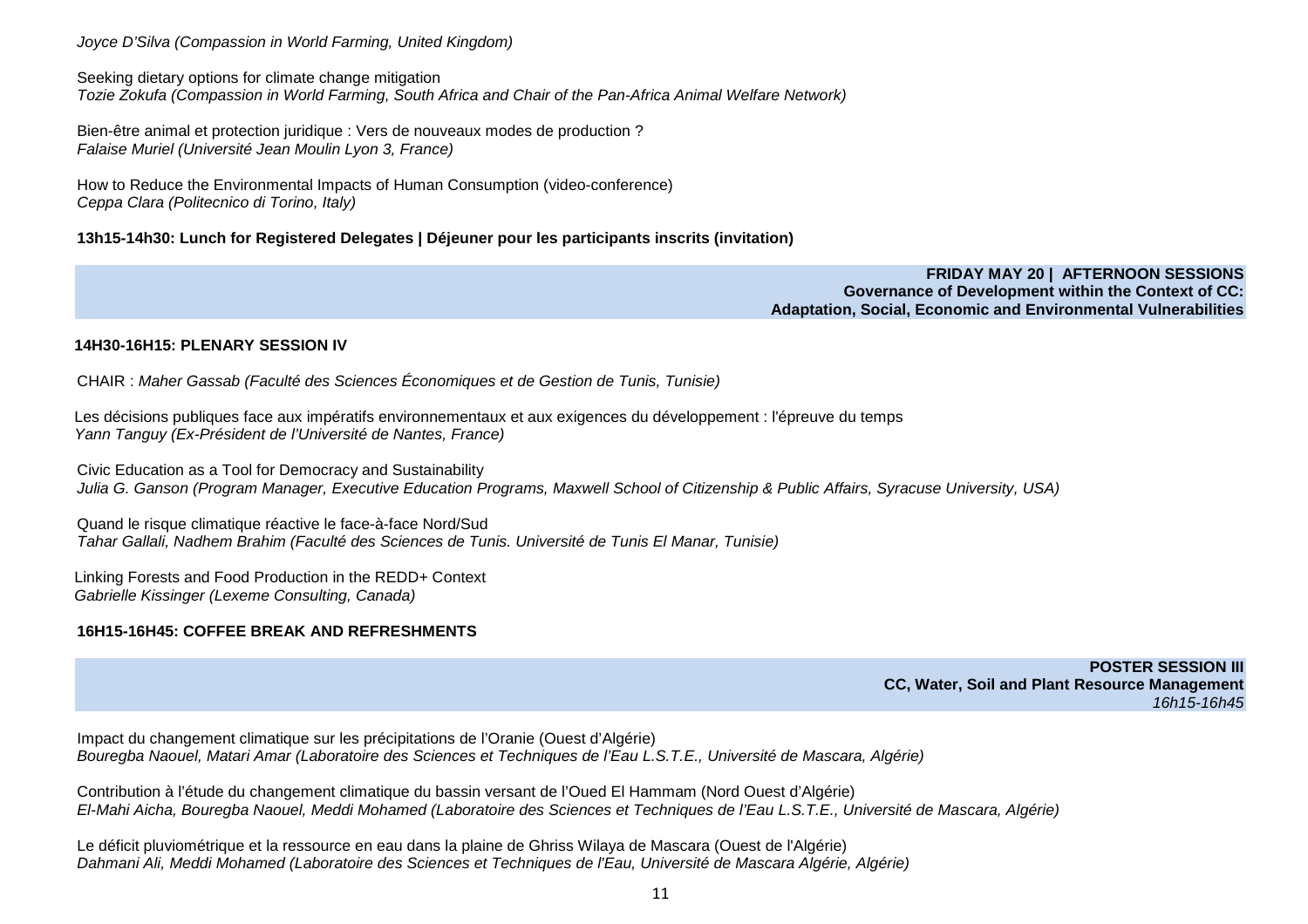Impact des changements climatiques sur les ressources en eau en Algérie Nadir Benhamiche, Khodir Madani (Université Abderrahmane MIRA, Algérie)

Simulation numérique des efflorescences à cyanobactéries toxiques dans les lacs de barrages Sidi Abderrahman–Safi Elkalay Khalid, Khalil Karima, Belokda Ouafae, Elkalay Abderrafiaa, Natij Laila, Damsiri Zainab, Loudiki Mohamed (Université Cadi Ayyad, Faculté Polydisciplinaire, Département des Sciences Naturelles et de Géographie, Maroc)

Drouhtness of different wheat species (Triticum L.) Petr Konvalina, Jan Moudrý, ZdenekStehno, IvanaCapouchova (University of South Bohemia in *Č*eskéBud*ě*jovice, Czech Republic)

Le choix du dessalement comme une solution pour la crise de l'eau en Algérie Djoher Abderrahmane, Abdelaziz Salem (Faculté des sciences économiques d'Oran, Algérie)

Étude de la concentration des sédiments et des débits liquides de l'Oued Sikkak (Tafna. N.W Algérie) Wassila Fandi, Abderrezak Bouanani, Kamila Baba-Hamed (Laboratoire Promotion des Ressources Hydriques, Minières et Pédologiques, Législation de l'Environnement et Choix Technologiques. Université Abou Bekr Belkaïd Tlemcen, Algérie)

Antifungal activity of allamanda sp. Extracts on growth of colletotrichumgloeosporioides, the causal agent of anthracnose disease Farah Farhanah Haron, Kamaruzaman Sijam, Dzolkifli Omar, Mawardi Rahmani (University Putra Malaysia, Malaysia)

Étude de la pédofaune des sols forestiers du Nord Ouest algérien<br>*Baha Sekahar Mounia, Kentouche Ilhem (École Normale Supérieure de Kouba Alger, Algérie)* 

Changement Climatique et Énergétique de la Circulation Atmosphérique au Maroc Amal Sallok (Laboratoire de Climatologie et Télédétection, Faculté des Lettres et Sciences Ben M'sick Casablanca, Maroc)

> **16H50-17h50 CONCURRENT SESSIONS**

# **Blue Track XVI**

MODERATION: Usman Haruna (Agricultural Economics and Extension Programme, Abubakar Tafawa Balewa University, Nigeria)

Greenhouse Gas Mitigation Options in Greek Dairy Sheep Farming: A Multi-Objective Programming ApproachAlexandra Sintori (Department of Agricultural Economics and Rural Development, Agricultural University of Athens, Greece)

Climate Change Adaptation Strategies to Support Agricultural Transformation and Rural Development Initiatives in South Africa Charles Nhemachen, James Chakwizira (CSIR, Built Environment, South Africa)

The Climate Changes Awareness among Omani Science Teachers Ali H Al-Shuaili (Sultan Qaboos University, Oman)

# **Yellow Track XVII**

MODÉRATION **:** Alexandra Langlais (CNRS, Faculté de droit et de science politique de l'Université de Rennes 1, France)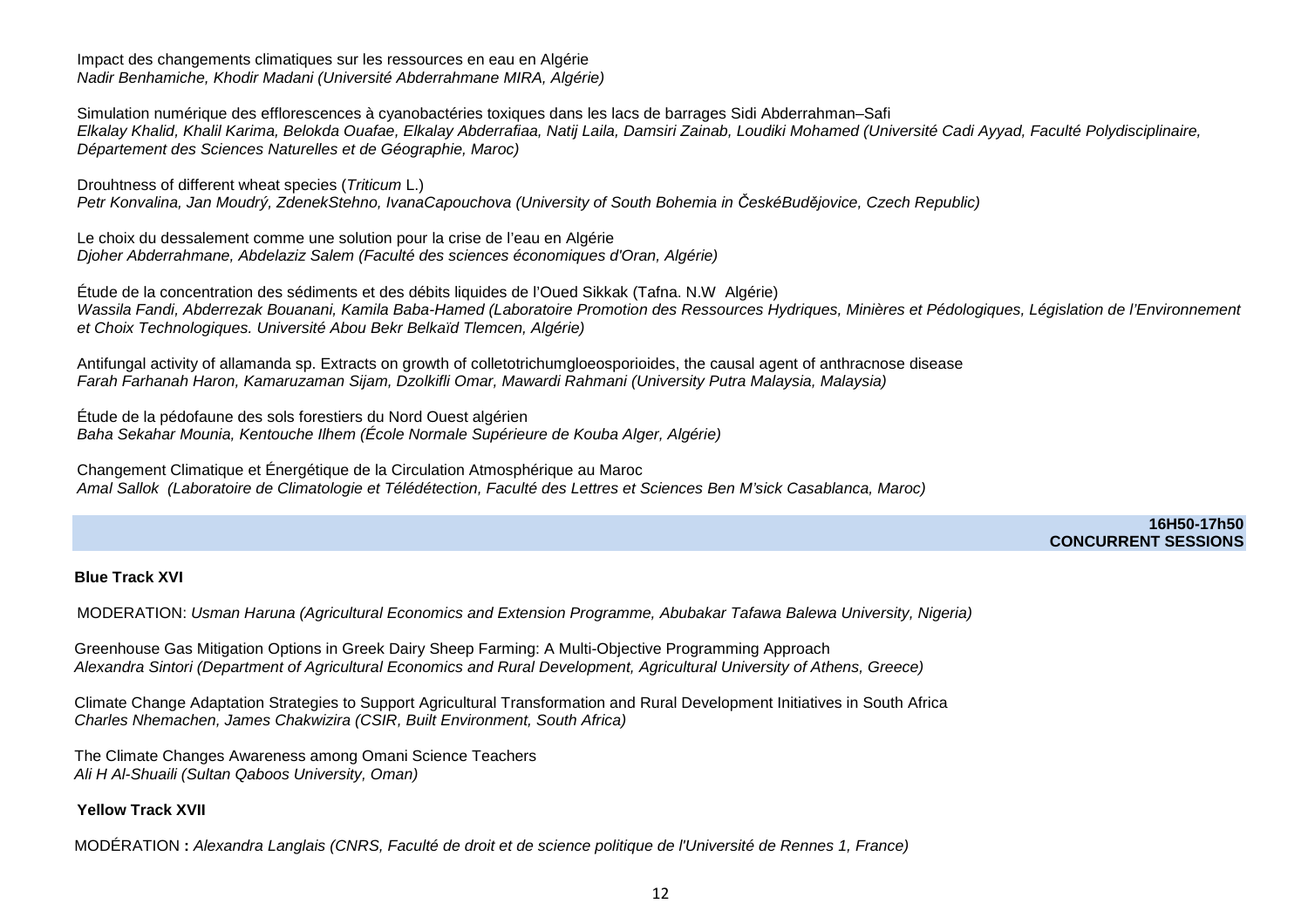L'enjeu du droit face à l'urgence écologique : la coviabilité des systèmes sociaux et écologiques Olivier Barriere (Institut de Recherche pour le Développement-IRD, France)

Le potentiel régulatoire des dispositifs juridico-institutionnels relatifs aux réserves de biosphère dans un contexte de changements climatiques Marie Bonnin, Mohamed Behnassi, Mohamed Boussaid (Institut de Recherche pour le Développement-IRD, Centre Nord-Sud de Recherches en Sciences Sociales-NRCS et GIZ)

Le droit marocain face aux défis des changements climatiques: Les zones côtières entre atténuation et adaptation<br>Samira Idllalene (Département Droit et Économie, FP-Safi, Université Cadi-Ayad, Maroc)

La protection judicaire de l'environnement en droit marocain : Nécessité de l'extension du principe d'intérêt à agir en justice et de l'activation du rôle du juge<br>Hassan Assakti (Faculté des Sciences Juridiques Économiques

Protection pénale de l'environnement au Maroc: Limites et proposition Lahoussine Bellouch (Faculté des Sciences Juridiques Économiques et Sociales, Université Ibn Zohr Agadir, Maroc)

## **Green Track XVIII**

MODÉRATION **:** Tahar Gallali (Faculté des Sciences de Tunis. Université de Tunis El Manar, Tunisie)

Impacts régionaux des politiques de l'eau sur la mise en valeur des sols et perspectives pour la gouvernance territoriale dans la région du Souss-Massa (Maroc) Prévil Carlo, Berraja Mohamed, Bouchaou Lhoussaine, Tarik Tagma, Dolcine Leslie, Abdelhamid Aslikh et Qaimi Abdel (Département de Géographie, Université du Québec à Montréal UQAM, Canada)

L'aménagement sylvo-pastoral et les enjeux de la gouvernance territoriale Naggar Mustapha (Haut Commissariat aux Eaux et Forets et à la Lutte Contre la Désertification, Maroc)

Une nouvelle vision pour l'environnement

 M'thatu Lukilanganga Chris (Centre de coordination et documentation en sciences sociales desservant l'Afrique Subsaharienne (CERDAS)/Université de Kinshasa, Congo)

Les nouveaux enjeux du foncier périurbain et les défis de la ville durable. Cas du processus d'urbanisation et de vulnérabilisation aux changements climatiques à la province de Nouaceur Zahra El Araari (Laboratoire Climat et Développement, Faculté des Lettres et des Sciences Humaines-Ben M'sik, Université Hassan II de Casablanca, Maroc)

L'Impact énergétique et environnemental des TIC Driss Bouzaffour (Faculté des Sciences Juridiques, Économique et Sociales d'Agadir, Université Ibn Zohr Agadir, Maroc)

> **17h50-18h50 CONCURRENT SESSIONS**

#### **Blue Track XIX**

MODÉRATION : Tito De Morais Luis (Institut de Recherche pour le Développement, UMR CNRS/IRD/UBO LEMAR, France)

Approche socio-écosystémique et gouvernance des pêcheries. Le cas du Banc d'Arguin (Mauritanie) Jean-Yves Weigel (Unité Mixte de Recherche PRODIG, Université Paris 1, Paris 4, Paris 7, CNRS, EPHE, IRD, France)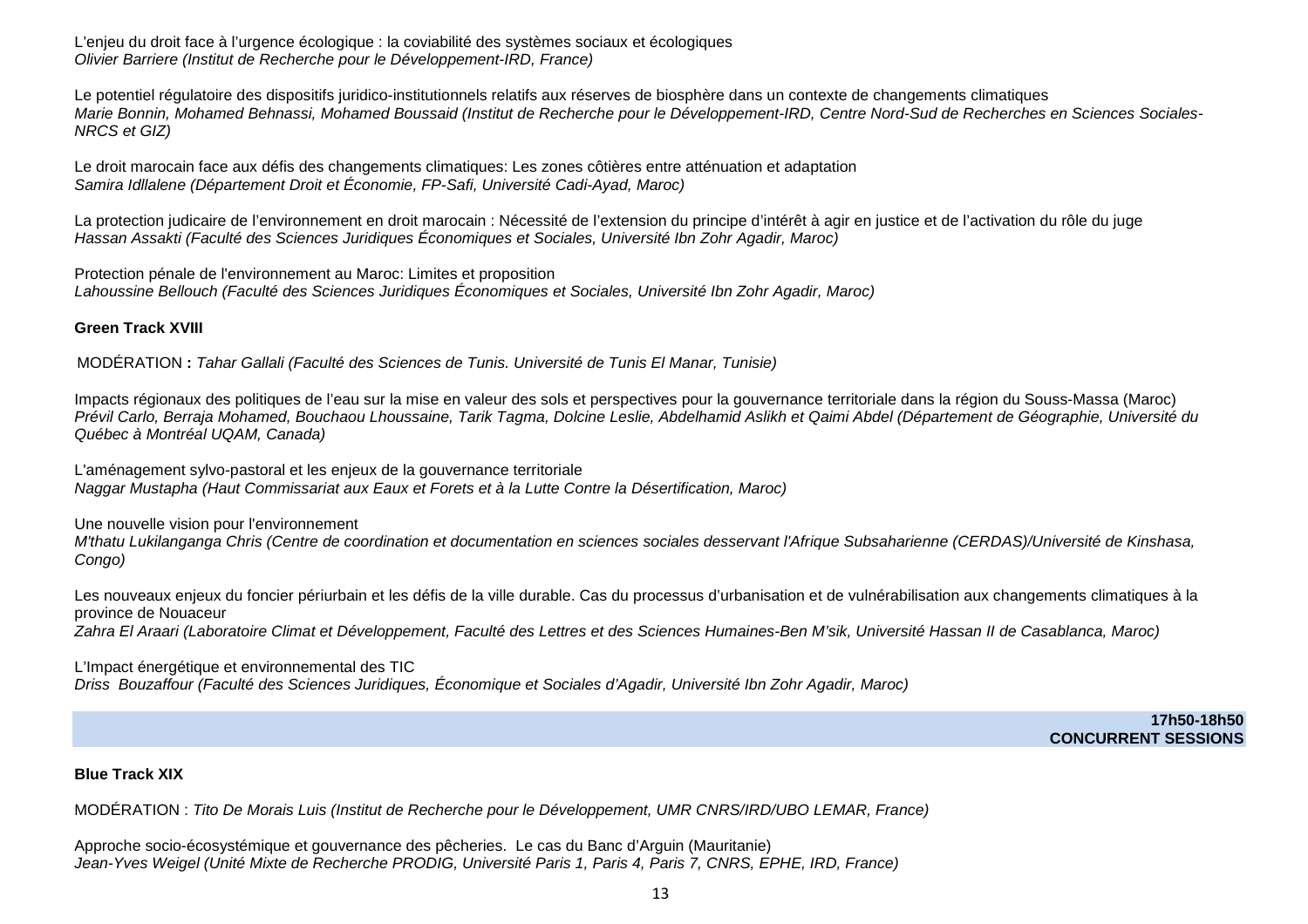La pollution de la mer Méditerranée par les déchets solides, une contrainte au développement durable de la pêche en Algérie Moali-Grine Nadia, Nabil Chebah, Aïssa Moali (Laboratoire d'Écologie et Environnement, Faculté des Sciences de la Nature et de la Vie, Université de Bejaia, Algérie)

La pêche migrante ouest-africaine ou l'ignorance d'une menace permanente pour la biodiversité marine Pierre Failler Thomas Binet, Vincent Turmine, Renaud Bailleux, Abdou Daïm Dia, Raul Mendes Fernandes, Youssouf Camara, Ousman Mass Jobe, Kamorba Dabo, Moustapha Deme (Centre for the Economic and Management of Aquatic Resources-CEMARE, United Kingdom)

Structuration des peuplements de fonds et dynamiques environnementales au niveau du plateau continental de la zone Sud du Maroc Hicham Masski (Institut National de Recherche Halieutique, Maroc)

Vers une économie politique des aires marines protégées<br>Maher Gassab, Sami Rouabhia (École Supérieure de Commerce de Tunis, URMA- Faculté des Sciences Économiques et de Gestion de Tunis, Tunisie)

# **Yellow Track XX**

MODÉRATION : Naggar Mustapha (Haut Commissariat aux Eaux et Forets et à la Lutte Contre la Désertification, Maroc)

Modélisation des transferts d'eau et des nitrates dans le sol. Impact sur la pollution de la nappe (cas le la Mitidja) Medjdoub Sonia (École Nationale Supérieure de l'Hydraulique-ENSH, Blida, Algérie)

Le rôle des sédiments dans les cycles biogéochimiques de la lagune de Oualidia: Base de données et modélisation numérique Khalil Karima, Elkalay Khalid, Rabouille Christophe, Elkalay Abderrafiaa, Natij Laila, Damsiri Zainab, Loudiki Mohamed (École supérieure de Technologie Essaouira, Université Cadi Ayyad, Maroc)

Le dessalement en Algérie : Quels sont les enjeux environnementaux et économiques du dessalement de l'eau de mer ? Djoher Abderrahmane, Abdelaziz Salem (Faculté des Sciences Économiques d'Oran, Algérie)

Effect of Salinity and Bentonite on the Characteristics of Mineral Soil. Study the Behavior of Leguminous Plants (ViciaFaba L.) Houcine Reguieg Yssaad, Bachir Bouyadjra Amine (Laboratoire de Biologie Faculté des Sciences Université de Mostaganem, Algeria)

# **Green Track XXI**

MODÉRATION : Sêdjro Justine Dossa (Fondation Internationale du Banc d'Arguin-FIBA & Commission Sous Régionale des Pêches-CSRP, Sénégal)

Étude du transfert des éléments métalliques (Cd, Pb, Zn, Cu) Sol - Maïs Tomgouani Kao, Mjahed K., Bouzidi A. (Faculté des Sciences et Techniques de Kara-Togo et Institut National de la Recherche Agronomique de Settat, Maroc)

Identification of Anthracnose Resistance Markers in Lentil through Comparative Screening with Marker Sequences from the Model Legume Medicagotruncatula Adnan A. S. Al-Asbahi (Center of Agricultural Protected Environmental Areas (CAPEA), Sana'a University, Republic of Yemen)

The capacity of Echiumplantagineum (Paterson's Curse) to evolve and respond to drought conditions predicted under climate change Tara K. Konarzewski, Robert Godfree, Brad R. Murray (Division of Plant Industry, University of Technology Sydney and CSIRO, Australia)

Physiological Responses of Iranian Alfalfa (Medicago sativa) Ecotypes to Salt Stress (video-conference) Masoud Torabi, Mohd Ridzwan Abd Halim, Rajab Chokan (Iranian Seed and Plant Improvement Institution, Iran)